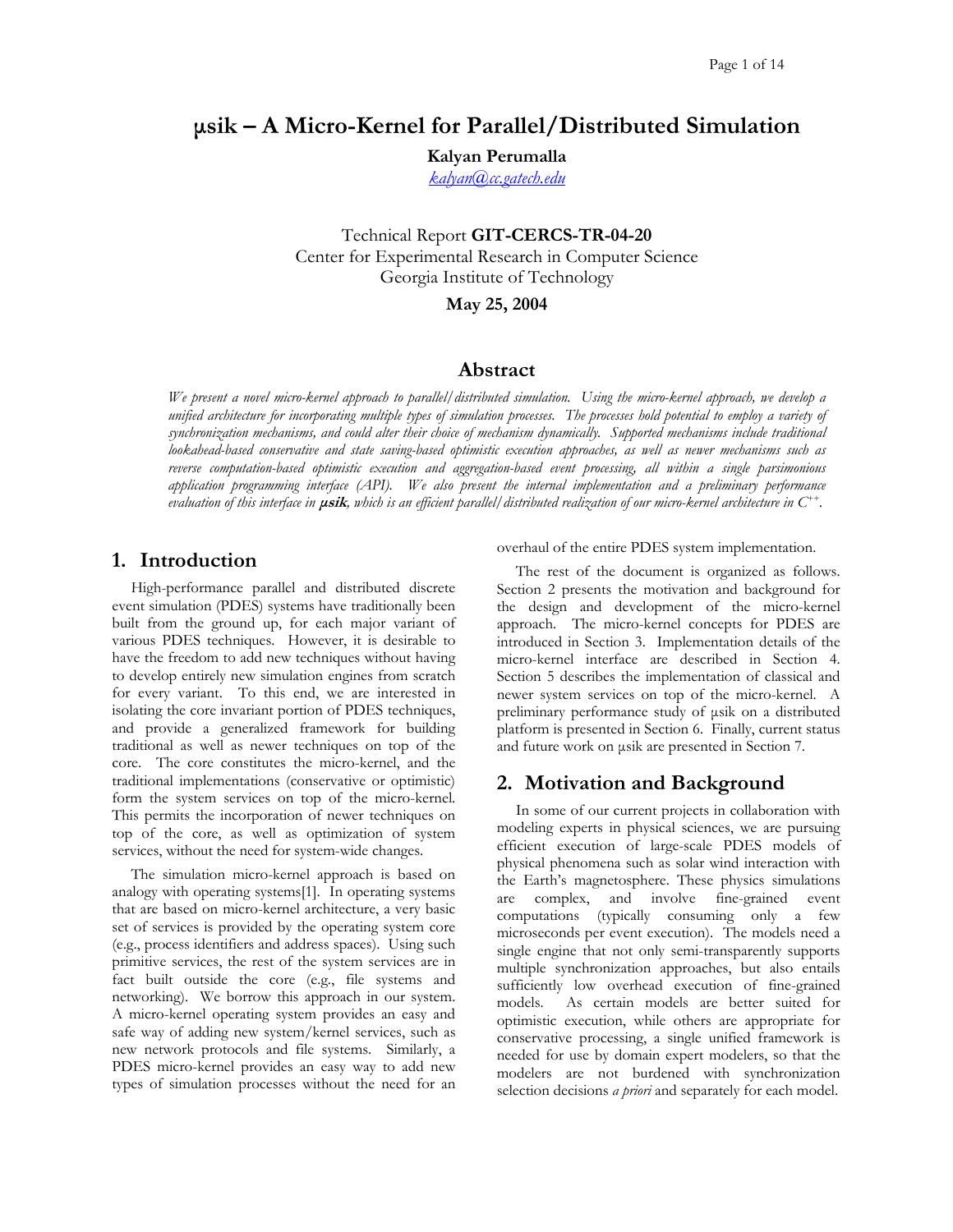More generally, simulation processes should be free to decide for themselves whether they would like to process their events out of timestamp order, or wait until they are ascertained to be safe. Additionally, they should be free to adopt any other newer event processing scheme (e.g., aggregate event processing), or freely switch between schemes at runtime. In order to maximize communication locality and balance the load across the entire system, it should also be possible to have a mixture of processes using different mechanisms hosted in the same simulator instance. Since our focus is on very large-scale simulations, especially of physics models in our current projects, we need large-scale parallel/distributed execution capabilities.

## **2.1. Need for Comprehensive Approach**

There is a plethora of issues to address in developing a comprehensive system for complex models. The PDES research community has developed a host of techniques for high-performance execution, but there is a need for an elegant framework for incorporating the multitude of techniques in an easy and modular fashion. Since most of the techniques are mutually orthogonal, it should be possible to support them all together in a suitably accommodating framework. Moreover, based on our past projects on conservative federated simulations<sup>[2-5]</sup> and optimistic simulation systems<sup>[6, 7]</sup>, we see the need for a comprehensive framework for *incrementally* and easily incorporating various PDES techniques, as and when needed.

Simple ad-hoc prototypes do not seem to go far enough to sustain serious modeling efforts. Most complex models seem to require a wide variety of PDES techniques – e.g., multicast-based indirect communication for modularity, transparent loadbalancing techniques for optimal speedup, transparent incremental state-saving techniques for complex modifications to state, and risk mitigation strategies for large-scale optimistic execution. Very few existing PDES implementations are capable of accommodating the complexity and supporting most of such techniques, and hence new systems are needed. At the same time, a "minimal risk" approach is needed for the new systems that does not preclude various optimizations down the line.

A case in point is the complexity associated with optimistic simulation. Implementation of a comprehensive modeling support for optimistic execution requires the development of a significant number of support services. This includes conversion of all traditional system services into optimistic execution mode: file I/O (open/read/write/close), dynamic memory management (malloc/free), etc. Implementation of such services is a complex endeavor.

#### **Implementation Complexity – Example**

For example, consider the implementation of optimistic memory allocation: malloc() and free() need to be made resilient to rollbacks. A generalization of this problem is called "optimistic I/O"[8]. An optimistic call to malloc() needs to be satisfied by allocating new memory. However, an optimistic call to free() should not be satisfied by immediately freeing up the memory. This is because incorrect memory reuse can occur if the call to free() happens to get rolled back later. Also, a call to malloc() can be rolled back by calling free(); however, an optimistic call to free() cannot be rolled back trivially. One simple solution (which is correct, albeit memory-inefficient) is to make free() a no-op altogether, but doing so can make the simulation consume unbounded amount of memory. At the heart of an entirely correct implementation for this problem is the need for efficient event committing primitives. By using appropriate primitives to "commit" an event when it becomes safe to do so, a call to free() can be committed safely. Similar treatment can be applied to other similar classes of problems, such as input/output operations to data files during simulation.

While general solution approaches to problems such as optimistic I/O are documented in literature, few usable systems are actually available for use in developing complex simulation models. A probable reason behind this lack of availability of usable systems is the complexity of their implementation with traditional approaches. One can speculate that existence of a comprehensive framework, like our micro-kernel, could have made implementations easier to develop and more readily available. The same can be said for a variety of other optimizations, such as incremental state saving[9, 10] and reverse computation[11].

Our thesis is that a large number of techniques in PDES can be supported *transparently* in a single *unified* framework, with a small set of fundamental primitives that are aimed at performance optimization. Based on this premise, we develop a unified application program interface (API) that encompasses most, if not all, synchronization approaches. simulation models can be written in a manner that is resilient to changes and optimizations to the underlying synchronization protocols.

The micro-kernel approach appears to be the most promising to satisfy all these goals. We chose the microkernel approach due to the number of advantages that it provides. Some of the advantages include simplicity, modularity, ease of development, ease of debugging and parsimony of interface.

## **2.2. Related Work**

The High Level Architecture (HLA)[12] defined by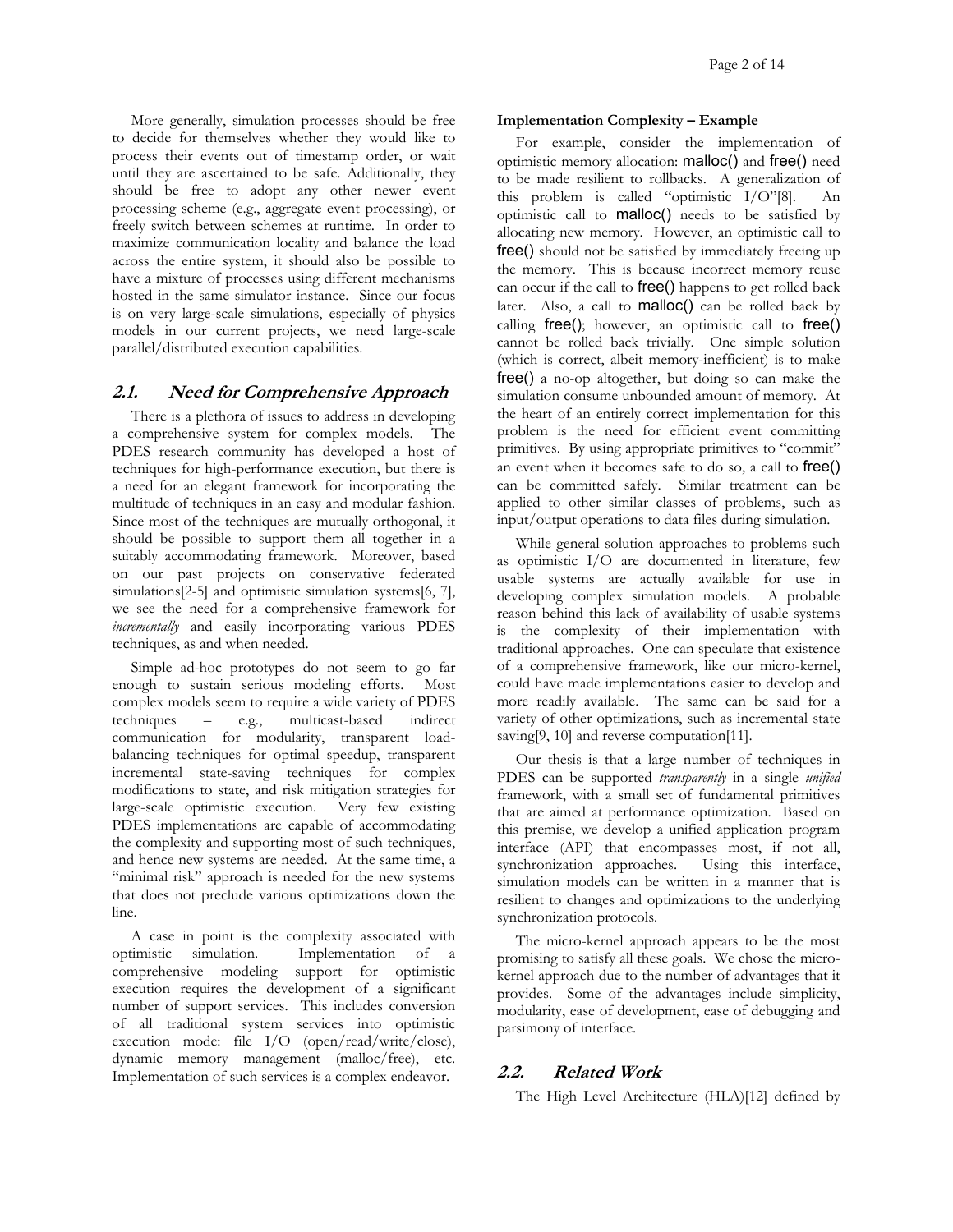the US Department of Defense provides services for integrating a wide variety of simulator implementations, including space and/or time parallel (conservative, optimistic) discrete event simulations, and time-stepped continuous simulations. However, the architecture has been designed for interoperation of coarse integration entities, such as distributed programs communicating over the network. As such, it is not optimized for integration of fine-grained entities, as in the hosting of multiple event-oriented logical processes and/or threads within a single UNIX process. In particular, primitives to facilitate efficient process scheduling are not addressed in the standard; such primitives turn out to be the key to efficient execution of fine-grained autonomous entities.

The work more closely related to our present subject is by Jha and Bagrodia[13] in which a unified framework is presented to permit optimistic and conservative protocols to interoperate and alternate dynamically. (A variation of Jha and Bagrodia's protocols is later discussed in [14], but in the context of VLSI applications). High-level algorithms are presented in [13] that elegantly state the problem along with their solution approach. However, they do not address implementation details or performance data. Their treatment provides proof of correctness, but lacks an implementation approach and a study of runtime performance implications[†.](#page-2-1) Our work differs in that we are interested in defining the interface in a way that guarantees efficient implementation, and we describe details for a high-performance implementation of such a unified interface. Some of our terms share their definitions with analogous terms in their work, but our interface uses fewer primitives and diverges in semantics for others. For example, our interface does not require the equivalent of their Earliest Output Time (EOT). Similarly, in contrast to their need for lookahead, we do not require that the application always specify a nonzero lookahead.

A variety of parallel/distributed software systems are available to support distributed conservative execution. However, very few software systems exist that support *distributed* optimistic simulation. Even fewer operational systems (almost none that we are aware of) are available for switching between conservative and optimistic modes at either at compile time or runtime.

SPEEDES<sup>[15]</sup> is a commercial optimistic simulation framework that is capable of distributed execution; however, it has not been shown to be suitable for highperformance execution of fine-grained applications. In fact, some evidence exists that indicates that its runtime and memory performance are not optimized for fine-

-

grained distributed applications. GTW[7] and ROSS[16] are representative of high-performance implementations of optimistic simulators, but they are restricted to parallel execution on symmetric shared memory multiprocessor (SMP) platforms. This constraint limits the user's choice of hardware as well as scalability. An exception is the WARPED simulator[17], a sharedmemory time warp system extended to execute on distributed memory platforms, but it has been evaluated on relatively small hardware configurations. We are interested in scalable execution on large-scale computing platforms, such as large clusters (hundreds) of quadprocessor SMP machines typically available in supercomputing installations for academic research. The cluster-of-SMPs platform is more appealing since it is relatively less expensive as compared to a comparable SMP system for large number of processors.

We note that, while the possibility of switching between types of protocol is not new, our parsimonious API and our high-performance implementation approach are novel.

# <span id="page-2-0"></span>**3. Micro-Kernel Concepts**

In the micro-kernel view, simulation processe[s‡](#page-2-2) are fully autonomous entities. Simulation processes communicate by sending and receiving events to/from other processes. They are free to determine for themselves when and in what internal order they would process their received events.

The micro-kernel does not process events in and by itself – it only acts as a router of events. In particular, it does not generate, consume or buffer any events. It does not examine event contents, except for the event's header (source, destination and timestam[p§\)](#page-2-3). The microkernel does not distinguish between regular events, retraction events, anti-events or multicast events. It also does not perform event buffer management (memory reuse, fossil collection, etc.), in contrast to traditional parallel/distributed simulation engines. The distinctions among event types and their associated optimizations are deferred to protocol-specific functionality of services outside the kernel proper. The responsibility of a microkernel is restricted to only providing services to the simulation processes such that the processes can efficiently communicate with each other, and collectively accomplish "asymptotic" time-ordered processing of events.

-

<span id="page-2-1"></span><sup>†</sup>It is commonly acknowledged that, in high-performance parallel/distributed execution, "the devil is in fact in the details".

<span id="page-2-2"></span><sup>‡</sup>Traditional PDES literature refers each distinct communicating entity in a simulation as a "logical process". We use the terms "logical process" and "simulation process" interchangeably.

<span id="page-2-3"></span><sup>§</sup>The timestamp of an event (also called its "receive timestamp") is the simulation time at which its receiver processes it.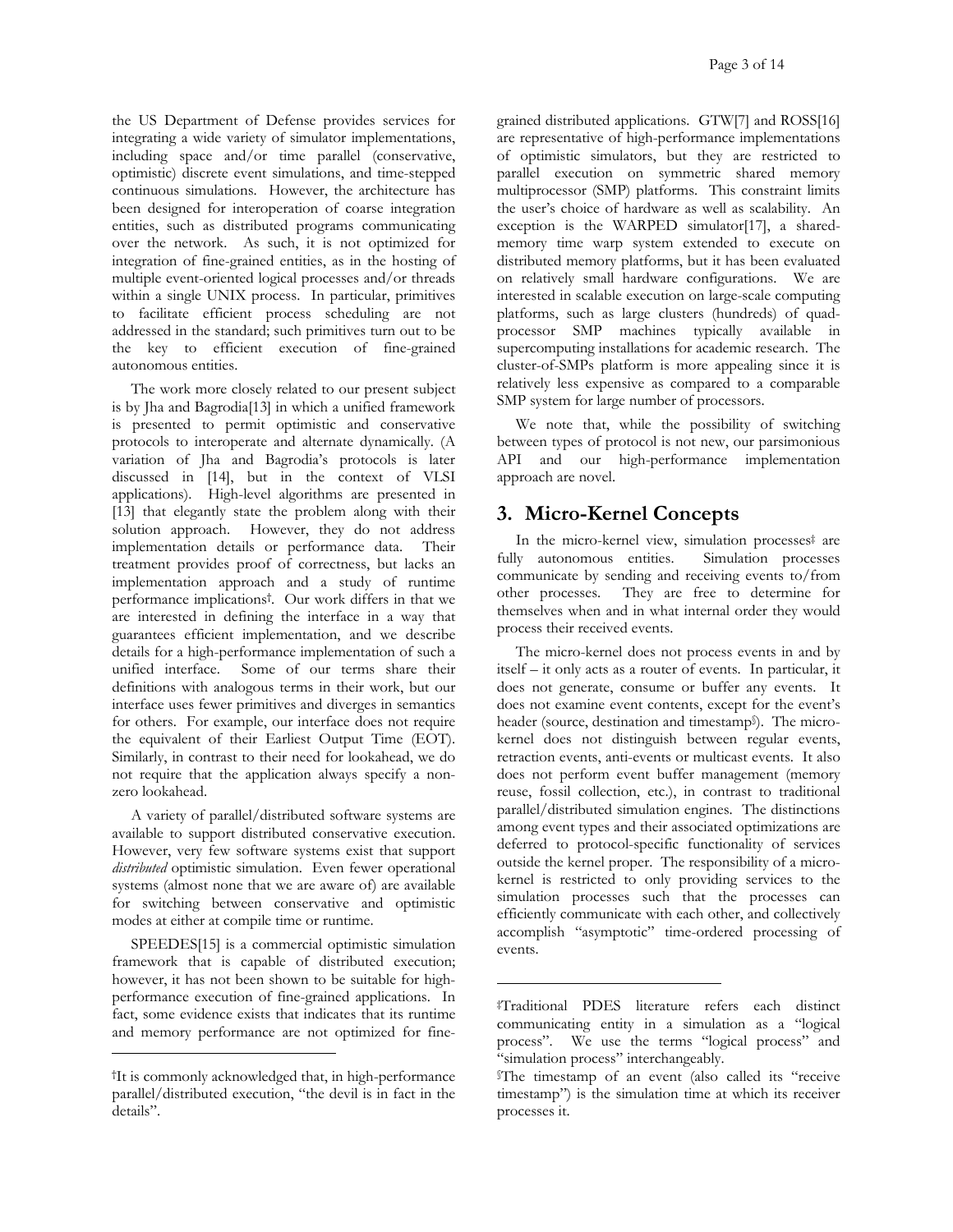The micro-kernel core consists of *naming*, *routing* and *scheduling* services, as follows:

- **Naming**: The naming services of the microkernel provide a uniform way for simulation processes to locate and refer to each other, within and across processors in a parallel/distributed execution setting. The micro-kernel maintains a list of valid identifiers, and provides a way to map identifiers to processes and vice versa. Based on the disposition of event lifecycle stages, at
- **Routing**: The routing services ensure that events are transparently forwarded to the receiver process, regardless of whether the sender and receiver are co-located or distributed. It does so in a manner that ensures that no event timestamp is ever omitted in global timestampordered processing.
- **Scheduling**: The scheduling services of the micro-kernel take care of allocating CPU cycles among multiple simulation processes in a manner that best promotes simulation progress, and ensures absence of livelock or deadlock.

A wide variety of PDES mechanisms can be built around this parsimonious set of core services, as outlined in [Figure](#page-3-0) 1.



<span id="page-3-0"></span>**Figure 1: Elements of the micro-kernel architecture, and their inter-relationships.**

Classical services include support for conservative and optimistic processing – event processing/commitment, rollback support and lookahead specification services. They also include kernel process support for remote (direct) communication, retractions and multicast (reflectorbased) communication. Extensions are envisioned to accommodate newer techniques in the future, such as aggregate event processing. Convenience services include initialization, wrap-up, timers, and routines such as reversible random number generation.

## **3.1. Core Services 3.2. Event Lifecycle and Categories**

Events can be considered to go through different stages in their life cycle. First an event is allocated and scheduled by a sender simulation process. Next, the receiver simulation process performs initial processing of the event. This stage includes executing application (model) code associated with that event type. Eventually, in a following stage, final actions associated with the event are committed. Finally, the memory used by the event is released and recycled.

any given moment during simulation, all events belonging to a simulation process can be categorized into four distinct classes – committed, committable, processable and emittable. The first set of events (committed set) is those that have been processed, committed and whose memory has been released for reuse. The second set (committable set) consists of those that have been processed but are waiting to be committed. The third set (processable set) consists of events received by this simulation process that are waiting to be processed. The final set (emittable set) is a logical set that comprises those events that are schedulable by this simulation process to other simulation processes (excluding itself) during the processing of its current set of committable and processable events.

The event categories and their mutual ordering are illustrated in [Figure 2.](#page-3-1)



#### <span id="page-3-1"></span>**Figure 2: Illustration of the simulation timeline and important event categories in each simulation process. The relation LCTS≤ECTS≤ EPTS≤EETS always holds.**

Note that the gaps between the event segments represent potential time discontinuities in discrete event simulation – since events are instantaneous actions, time "jumps" can exist between them.

A Lower Bound on Time Stamp (LBTS) value is defined as a distributed snapshot[18, 19] of the least EETS value among all processes in the simulation. In parallel/distributed execution, the exact value of the least EETS is difficult to compute due to network delays, and hence a lower bound on the least EETS is computed and safely used as the LBTS.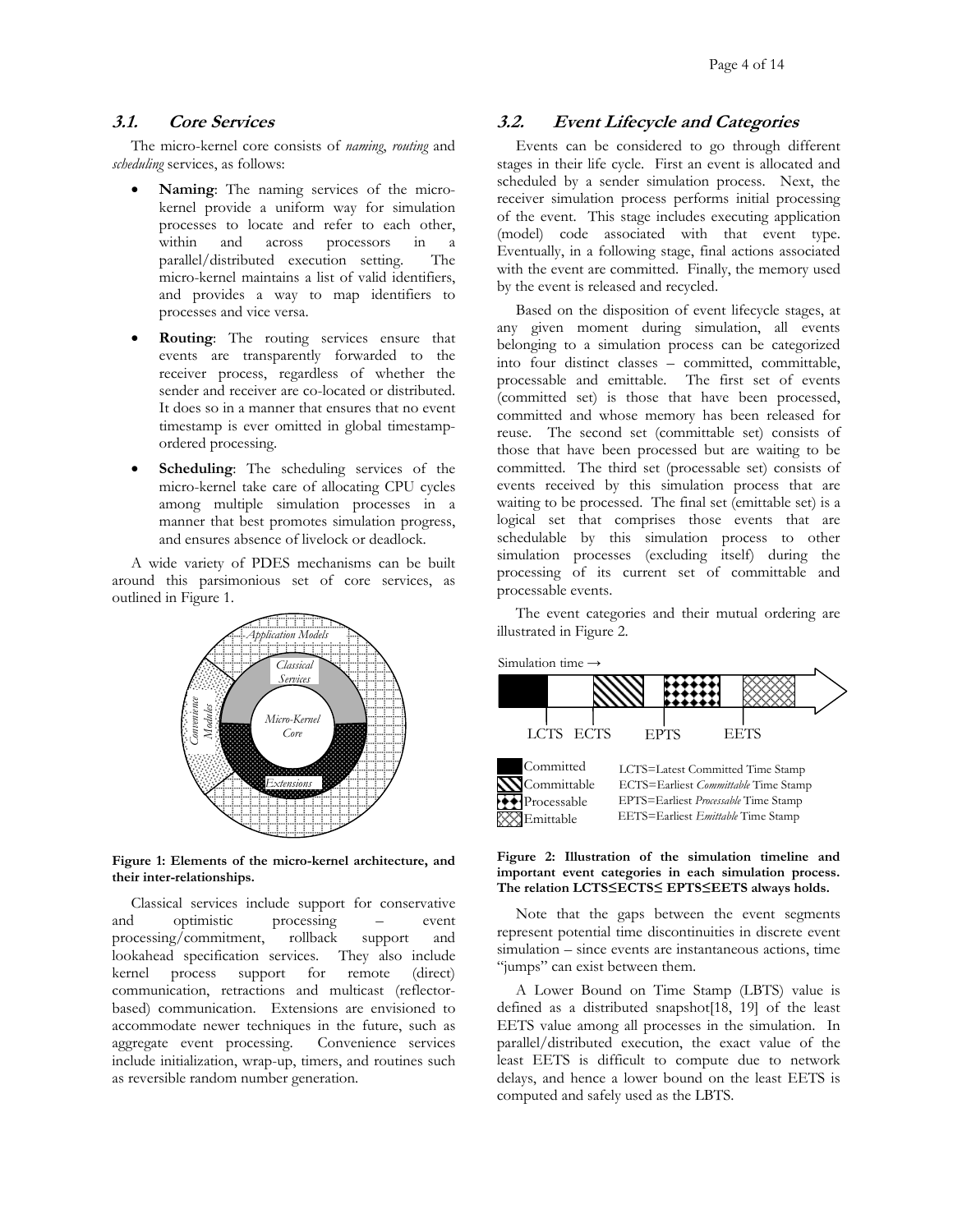When simulation time advances to/beyond the timestamp of a committable event, examples of actions to be performed when committing the event include the following:

- **State vector release**: Release of state vectors, if any, used for state saving during optimistic processing. The state associated with the last committed event is noted as the most recently valid state.
- **Input/Output**: Operations such as conservatively printing output to the terminal, or reading from a file.
- **Memory allocation/release**: Finalizing the effect of operations by the application, such as memory allocation and memory release.

#### **3.3. Process Scheduling**

Without loss of generality, assume that the events in a process are logically stored in two data structures: FEL and PEL. The Future Event List (FEL) is the set of events in the process' processable event set. Processed Event List (PEL) is the set of events in the process' committable event set. Let FEL<sup>top</sup> be the minimum timestamp in FEL<sub>*i*</sub> (infinity if FEL<sub>*i*</sub> is empty) and PEL<sub>*i*</sub><sup>top</sup> be the minimum timestamp in  $PEL_i$  (infinity if  $PEL_i$  is empty). Note that PEL<sup>top</sup> is always infinity for conservative simulation processes.

The earliest time stamp for each event category is computed as follows:

|  | 1. $\text{ECTS}_i$ = $\text{Min}(\text{ FEL}_{i}^{\text{top}}, \text{ PEL}_{i}^{\text{top}})$ |
|--|-----------------------------------------------------------------------------------------------|
|  | 2.   EPTS <sub>i</sub> = <i>infinity</i> if conservative                                      |
|  | $FELi$ top if optimistic                                                                      |
|  | 3.   EETS <sub>i</sub> = $Min( FEL_i^{top} + Look ahead_{\rho} PEL_i^{top})$                  |

In the preceding equations, EETS<sub>i</sub> is defined as a simple expression, but it could be expanded to include additional complexity, as needed. For example, if lookahead is highly variable across events, EETS<sub>i</sub> could be defined on a per-event basis: EETS*<sup>i</sup>* =min(E*<sup>j</sup>* +LA*<sup>j</sup>* ) for each event  $E_j$  in  $FEL_j$  and  $LA_j$  is the lookahead for event E*<sup>j</sup>* . Similar refinements can be made based on limiting it by the set of destination processes of process *i*.

In fact, EETS<sub>i</sub> for optimistic processes can be easily tightened further by noting that PEL<sub>ivp</sub> is the timestamp of a local event. Hence, the earliest emittable timestamp is the event *generated* by this event, and not its own timestamp. Hence the EETS<sub>i</sub> can be refined to specify the minimum timestamp among all processed events that are locally *generated*, destined to other processes. A simple lower bound on this timestamp is PEL<sub>i</sub><sup>top</sup>+Lookahead<sub>*i*</sub>. This could be used instead of PEL<sub>*i*</sub><sup>top</sup> in computing EETS<sub>*i*</sub>.

On each processor, the scheduling algorithm proceeds by executing the code in [Figure 3](#page-4-1) within a loop (a formal proof of correctness of progress is being outlined in a separate document):

| 1. if( $\text{ECTS}_{\text{min}}$ < LBTS)                          |
|--------------------------------------------------------------------|
| 2. $Process_{ECTS\text{-min}}$ .advance(LBTS)                      |
| 3. else                                                            |
| 4. Process <sub>EPTS-min</sub> .advance_opt(EPTS <sub>min2</sub> ) |

<span id="page-4-1"></span><span id="page-4-0"></span>**Figure 3: Body of micro-kernel's scheduler loop.**

 $ECTS<sub>min</sub>$  is the minimum ECTS among all processes on that processor. Process<sub>ECTS-min</sub> is the process with the minimum ECTS value. Process*EPTS*-min is the process with the minimum EPTS value.  $EPTS_{min2}$  is the second least EPTS value among all processes on that processor. The method P.advance(T) conservatively processes all events of process P with timestamps less than or equal to time T. The method P.advance\_opt(T) optimistically processes all events of process P with timestamps less than or equal to time T. Either method is a no-op if P is null.

The LBTS itself is computed as the minimum EETS among all processes across all processors. Any transient event (in transit across processors) is considered to belong to the sender process' queues until the event reaches its receiver process. The LBTS computation can be performed concurrently with the scheduler (e.g., in a separate thread). Alternatively, cycles can be allocated inside the scheduler for LBTS computation just before optimistic processing (line 4).

## **3.4. Conservative Processing**

During normal processing, the micro-kernel only schedules conservatively executable actions in increasing order of their committable timestamps. Only those processes whose ECTS values are less than or equal to the LBTS value are considered for conservative scheduling. The process with the least ECTS value is scheduled, and it is permitted to advance up to and including the current LBTS value. When that process is finished with its processing, the micro-kernel schedules the process with the next minimum ECTS value, and so on. Note that new events, if any, generated by the scheduled process will have timestamps greater than or equal to the current LBTS value. This is because LBTS is guaranteed to not exceed the minimum among EETS values of all simulation processes, which in turn implies that no process can emit an event with a smaller timestamp.

If no process exists whose ECTS value is less than or equal to the current LBTS value, then the micro-kernel initiates a new LBTS computation. A new LBTS value typically takes time to be computed, due to communication latency across processors. It is this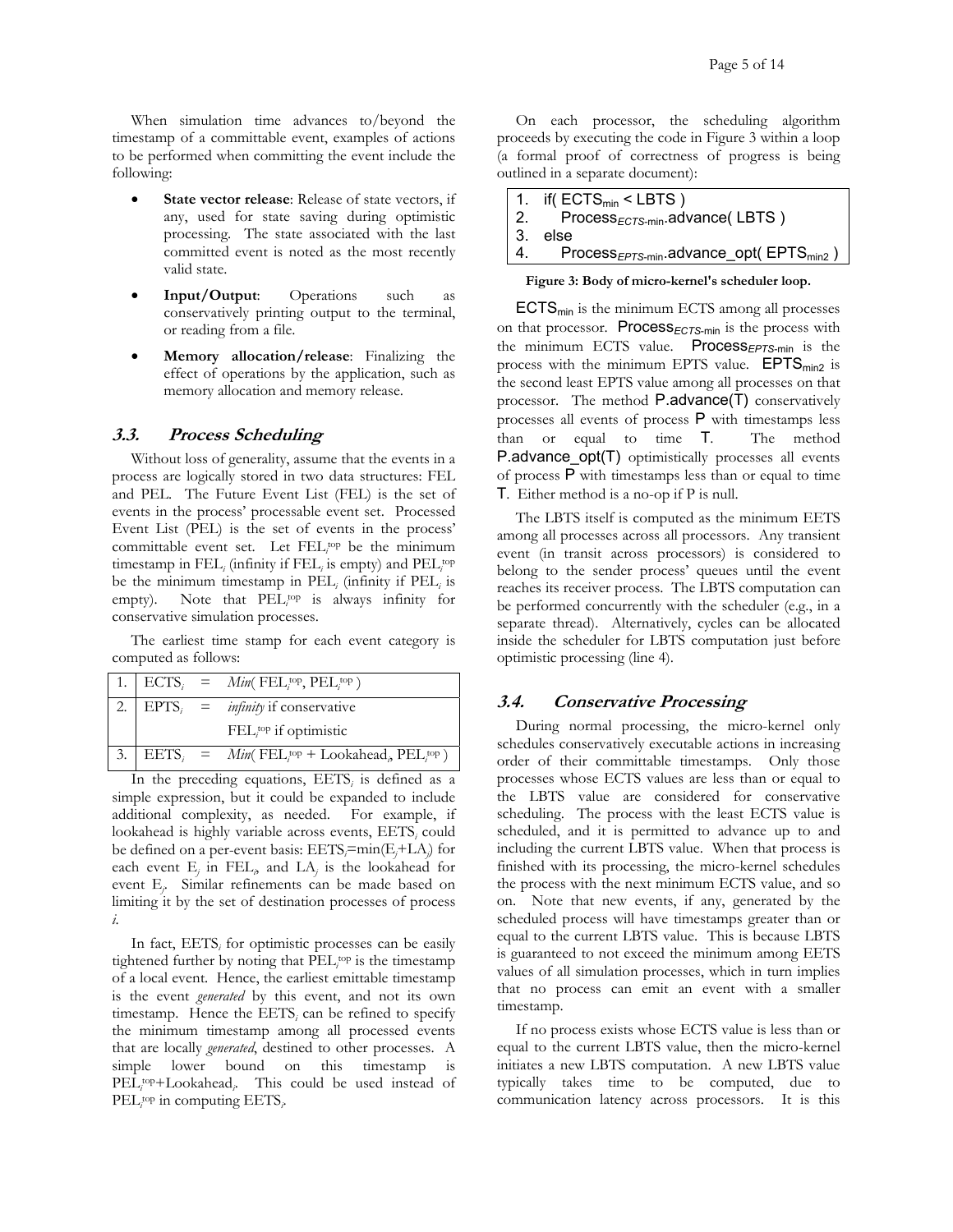delay that induces blocking of conservative computation. This blocking period can be utilized as an opportunity to perform optimistic event processing. Hence, while a new LBTS value is being computed, the micro-kernel schedules those processes that are capable and willing to perform optimistic event processing, as described next.

#### **3.5. Optimistic Processing**

In optimistic execution mode, the micro-kernel schedules the process that has the least EPTS value. Recall that the EPTS value for conservative processes is infinity, and it is equal to the minimum timestamp among unprocessed events for optimistic processes (or, infinity if FEL is empty). Thus, if there are any optimistic processes, their EPTS values can make them schedulable for optimistic processing.

When at least one optimistic process exists for scheduling, optimistic execution is scheduled as follows: two processes with the minimum and the next minimum EPTS values (say, EPTS*m1* and EPTS*m2*) are selected. If only one optimistic process exists, EPTS*m2* is set to infinity (in this case, this limit needs to be customized, if necessary, to throttle unbounded optimism). Then, the process with EPTS*m1* is allowed to optimistically process its events with timestamps less than or equal to EPTS*m2*.

The constraint on optimistic time advance is designed to avoid the possibility of unnecessary rollbacks caused by violation of dependencies among local simulation processes. To elaborate, suppose the first process (with  $EPTS_{m1}$  advances to beyond  $EPTS_{m2}$ , and later the second process (with EPTS*m2*) sends an event with timestamp EPTS<sub>m2</sub> to the first process. The first process will then needlessly incur a rollback to EPTS<sub>m2</sub>, which could be avoided in the first place by constraining the first process to advance only up to EPTS*m2*.

Also, initiating optimistic execution only when all conservative processing is blocked ensures that the time spent in correct execution is maximized, and the possibility for incorrect execution (due to optimistic execution) is minimized.

## <span id="page-5-0"></span>**3.6. Aggregate Processing**

Yet another event processing mechanism is called "aggregate event processing." In this, events are processed in groups, rather than one event at a time. The advantages of aggregate processing can include reduced event handling overheads, and faster event execution. For example, dequeueing multiple events at the same time from the future event list could incur lesser cost than dequeueing them one at a time. The bodies of event-handling procedures could be better optimized by the compiler when the bodies are merged together (e.g., due to better use of common subexpression evaluation).

Our framework permits one to add such an aggregate processing implementation without having to change the entire PDES infrastructure. Since a process is autonomous, it is free to process its events in any order it deems fit, as long as its time advances are performed in accordance to the micro-kernel interface. More importantly, such an implementation will seamlessly coexist with the rest of the existing mechanisms.

In fact, aggregate processing could by itself be implemented as two variants: conservative aggregate processing, and optimistic aggregate processing. In conservative aggregate processing, only events whose timestamps are less than LBTS are permitted to be merged. In optimistic aggregate processing, this restriction is relaxed (aggregated events are permitted to span beyond LBTS), provided the application supplies an aggregated-undo procedure (e.g., aggregated reverse computation or state-saving) to rollback incorrect aggregate processing.

# **4. Micro-Kernel Implementation**

We now describe our implementation of the microkernel interface.

A naïve implementation of the micro-kernel approach could entail significant overheads, as compared to the traditional monolithic simulator implementations. In a monolithic simulator, it is possible to optimize the implementation by employing centralized data structures such as event buffers, event lists and state vectors. On the other hand, in a microkernel, the key data structures are, by design, encapsulated inside simulation processes. The challenge is to find efficient ways of implementing the microkernel framework so as to minimize or eliminate overheads in (a) synchronizing time across all processes (b) inter-process event communication.

A key issue is the problem of keeping accurate ordering among processes with respect to their ECTS, EPTS and EETS values. For example, when a new event is sent from one simulation process to another, the receiver's ECTS, EPTS and EETS values can change. Similarly, a simulation process will have its values changed at the end of processing an event. Event retractions need to be dealt with appropriately, as timestamp-ordered events. Anti-events generated during rollback of optimistic simulation need to be accurately accounted for in time synchronization. The choice of data structures determines the efficiency of micro-kernel operation.

As its main components, the micro-kernel maintains a list of local user processes, a hash table for mapping process identifiers to processes, and a list of kernel processes. For scheduler operations, three important priority queues are maintained. Each of these components is described next.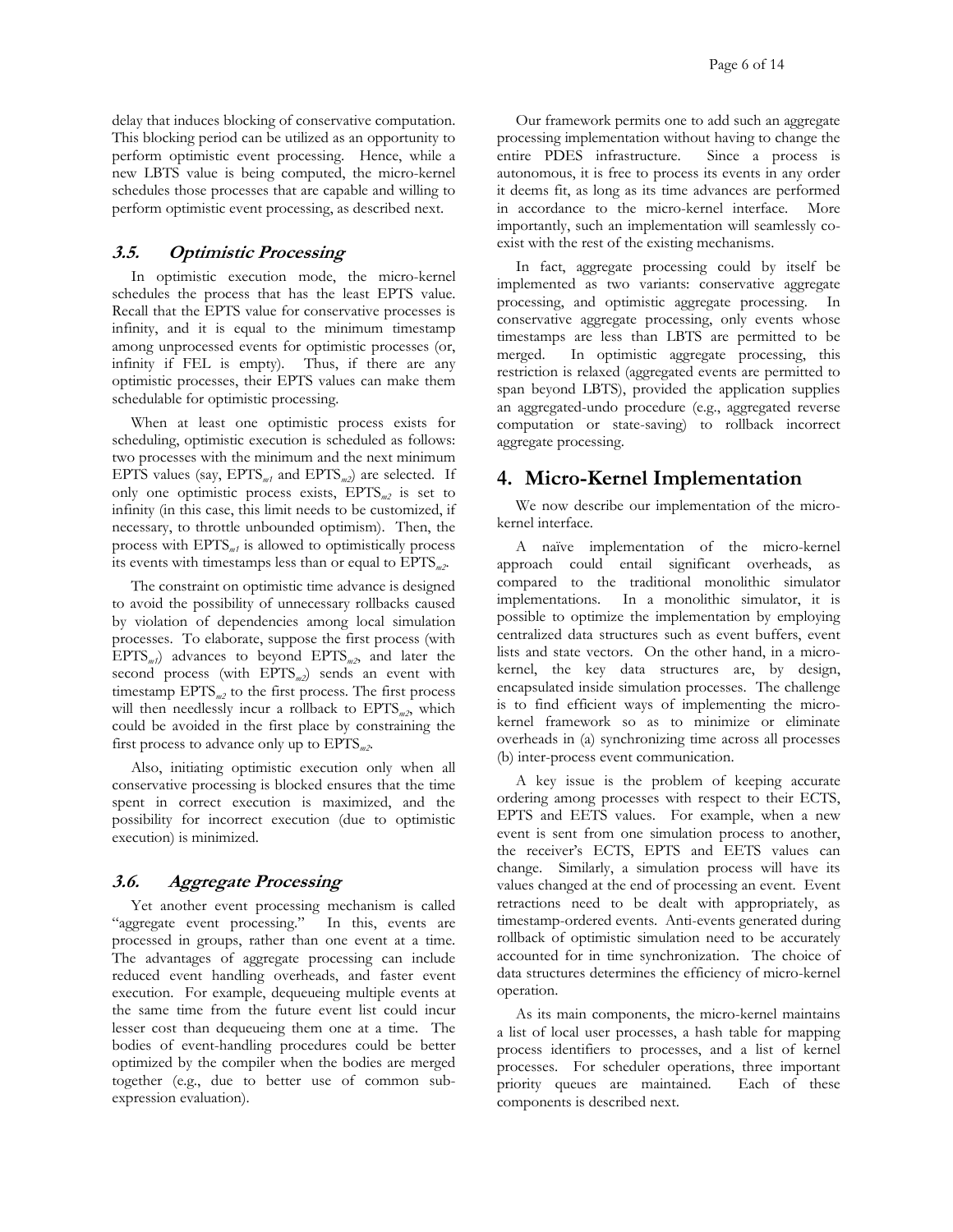## **4.1. Naming Services**

To provide naming services, the micro-kernel maintains a mapping of process identifiers to process instances. The mapping is dynamic, and can contain gaps in identifiers. Since processes can be added and deleted at runtime, gaps can arise due to deletion of processes at runtime. Identifiers are assigned to new processes using a sequentially incremented counter. As a design decision, we opted for a minimal complexity solution by always using new process identifiers, and to never reuse identifiers even though some identifiers might become unused due to process deletion. We believe this will not create the problem of identifier exhaustion in applications of interest to us, since they are *not* envisioned to create/delete processes with very high frequency.

Simulation processes can be kernel processes or user processes. Kernel processes are used for internal implementation of services on top of the micro-kernel (see Section [4.3\)](#page-7-1). User processes are part of application model.

User processes are assigned positive identifiers, starting at 0, while kernel processes are assigned negative identifiers, as shown in [Figure 4.](#page-6-0) The rationale behind this scheme is that it allows applications to rely on their processes being identified from 0 to *n*-1 (this is a common way in which models are written). Using negative identifiers for kernel processes makes them transparent to the application, and will not interfere with the traditional modeling methods.

| Kernel processes |  |  | User processes |  |  |  |  |  |  |
|------------------|--|--|----------------|--|--|--|--|--|--|
| .                |  |  |                |  |  |  |  |  |  |

<span id="page-6-0"></span>**Figure 4: Every simulation process is assigned a locally unique identifier as soon as it is added to the simulation. User processes are assigned positive identifiers starting with 0, while kernel processes are assigned negative identifiers starting with -1. Identifiers are assigned from an incrementing counter, and are not recycled when processes are deleted.** 

Special identifiers are also defined for specifying an invalid identifier, and to specify multicast destinations.

## **4.2. Scheduling Services**

The scheduler is implemented as a loop inside a micro-kernel method.

#### **Process Ordering**

Three in-place *min-heaps* are used, one each for tracking the ECTS, EPTS and EETS values of simulation processes. Each heap maintains the minimum time-stamped process at the top. For example, the process with the least ECTS value is always available as the top of ECTS heap. The heaps are designed to rapidly update and readjust the data structure when the key of an element is increased or decreased. This rapid update is essential to quickly keep the heaps consistent before and after every scheduling action by the scheduler.

#### **Readjusting Timestamp Orders within Scheduler**

When events are sent or received by simulation processes, their relative ordering can change with respect to their ECTS, EPTS, and EETS values. The heaps of the micro-kernel scheduler need to be readjusted to restore correct timestamp order. This readjustment is accomplished via a before\_dirtied() and after dirtied() pair of methods within simulation process. These methods keep track of whether any changes occurred to the key timestamps. If (and only if) any of the ECTS, EPTS or EETS values of an affected process changes, the corresponding scheduler heap is updated. The affected process that needs to be updated could be the active (sending) process that is currently scheduled. Additionally, it could also be the set of processes to which the currently scheduled process generates new events.

#### **Distributed Time Synchronization**

To compute LBTS values, we employ the distributed snapshot algorithm described in [20]. Our latest implementation [21] of this algorithm employs synergetic time management. In synergetic time management, multiple distinct synchronization algorithms are concurrently initiated and superimposed. Their combined performance can be expected to be better than each of them running individually and separately. Our current implementation includes two different modules: one is based on efficient global hierarchical reductions[20, 22], while the other is based on an optimized variant[23] of the Chandy-Misra-Bryant null message algorithm[24]. These have been tested on large-scale platforms, and have been demonstrated to scale very well, even up to supercomputing configurations of more than 1500 processors[22, 23, 25].

A nuance to be carefully considered in synchronization is related to retractions. It is important to ensure that LBTS does not advance as far as a retraction's timestamp, even if a retraction has the least timestamp in the entire simulation. Consider the case in which an event is sent from processor A to processor B, and later processor A initiates a retraction of that event. Suppose no other event exists in the entire system. If LBTS is permitted to advance up to the timestamp of a retraction, processor B could (incorrectly) commit the event before the retraction request reaches processor B (note that no lookahead constraints are violated). Such an incorrect situation is avoided by permitting the LBTS to advance to a value that is strictly less than the least timestamp of all retractions in the system. This ensures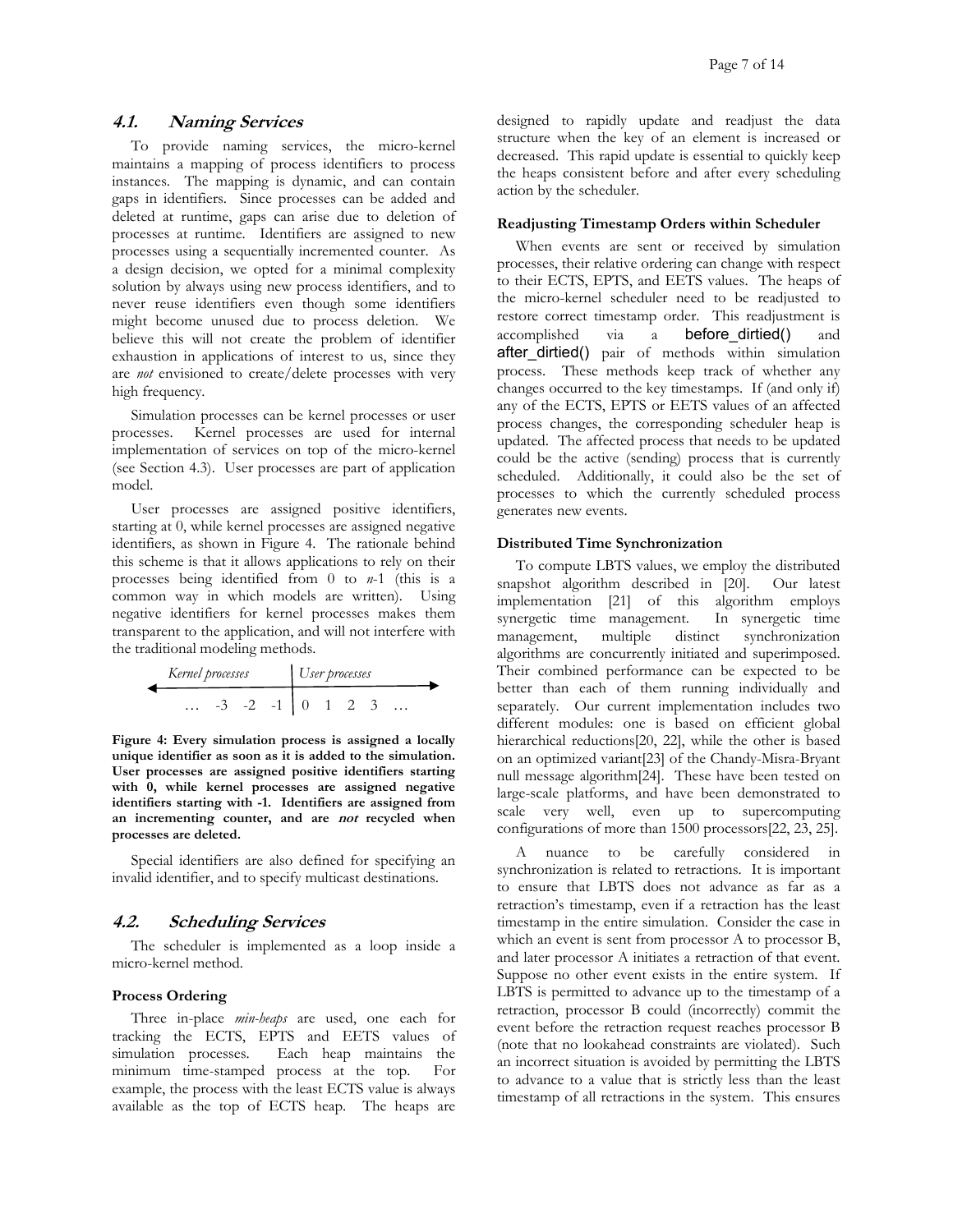that events are not incorrectly committed.

#### <span id="page-7-1"></span>**4.3. Routing Services**

Local communication is trivially handled by enqueueing the event in the local destination process. Remote communication is implemented via a special delegation mechanism using kernel processes (see below). Similarly, multicast (reflector) services are implemented using additional kernel processes. The reflector kernel processes themselves use the other kernel processes for remote communication. As indicated earlier, the micro-kernel itself never stores or buffers any events at any time. Every event routed through the micro-kernel is immediately delegated either to the destination process (if it is a local user process), or delegated to a local kernel process (if the destination is a remote process or a multicast group).

#### **Kernel Processes**

Kernel processes are used to implement remote federate communication and reflector-based event exchanges. The reason they are implemented this way is that the functionality can be quite seamlessly implemented using the scheduling services provided by the micro-kernel core. Operations such as retraction services, secondary rollbacks, and multicast exchanges are all easier to implement as libraries of simulation processes.

This is fairly analogous to operating system microkernels. Services such as networking, file I/O, etc. are implemented as processes outside the micro-kernel core, which themselves utilize many of the services that user processes utilize.

#### **Remote Event Communication**

Events exchanged by simulation processes across processor boundaries are handled via a special mechanism that is consistent with the micro-kernel approach. Analogous to networking support in operating system micro-kernels, the remote event exchanges are handled by special kernel processes. The kernel processes for remote communication act as local representative proxies for the corresponding remote processors.

These kernel processes are responsible for maintaining a mapping from event identifiers to event buffers. Such a mapping is necessary in order to implement event retractions (during conservative and/or optimistic execution) and anti-events (to realize secondary rollback/cancellation in optimistic execution). The kernel process is also responsible for periodically flushing the hash table when events are committed and can no longer be retracted or canceled.

The use of kernel processes to implement remote communication aids in easily adding various

optimizations. Sophisticated variants can be incorporated with few changes to the rest of the system. Here we briefly discuss a few possibilities:

**Optimistic Sends**: This is the most common method, in which an event scheduled to a remote process is immediately sent over the wire to its corresponding remote processor. A downside with this scheme is that the network communication cost becomes a wasted overhead if the event is later retracted. The event retraction could be initiated either by the user (in conservative or optimistic processing) to take back a previously scheduled event, or by the kernel for event cancellation (anti-messages for secondary rollbacks in optimistic processing).

**Lazy Sends**: Instead of forwarding the event immediately over the wire to the remote processor, the event could be withheld within the kernel process for *dt* simulation time units, where  $0 \leq d \leq (T_{\text{post}} - T_{\text{non}})$ . Delaying the event longer will postpone the network communication cost, which is beneficial in case the event is retracted later. On the flip side, it might increase the event communication latency, and stall the receiving processor waiting to receive the event for its own progress. Adaptive schemes could be devised and implemented in the kernel process to exploit this "lazy send" optimization.

**Non-aggressive Sends**: The kernel process can also be used to easily implement non-aggressive sends – i.e., to send remote messages if and only if they cannot be retracted in the future. This is a well-known PDES variant in optimistic simulation to separate risk and aggressiveness [26], in which events are processed optimistically *locally*, but only "correct" events are propagated *across* processors. The kernel process adds the event in its FEL, and "processes" the events in a conservative fashion. The event is actually sent over the wire to the remote processor only when it is committed. Since events are committed only when they are guaranteed to be not retracted, non-aggressiveness is ensured.

**Message Bundling**: To amortize the cost of network communication, it is possible to bundle multiple events into one message. The cost savings can be good especially when events are small in size, as compared to network message headers (e.g., TCP header size). Again, such bundling techniques can be incorporated into the kernel process responsible for remote communication.

# <span id="page-7-0"></span>**5. Simulation Process Base**

While conforming to the API required by the microkernel, the simulation processes have the flexibility to be implemented in a variety of ways. Here, we describe one such implementation, whose methods can be used for both conservative as well as optimistic application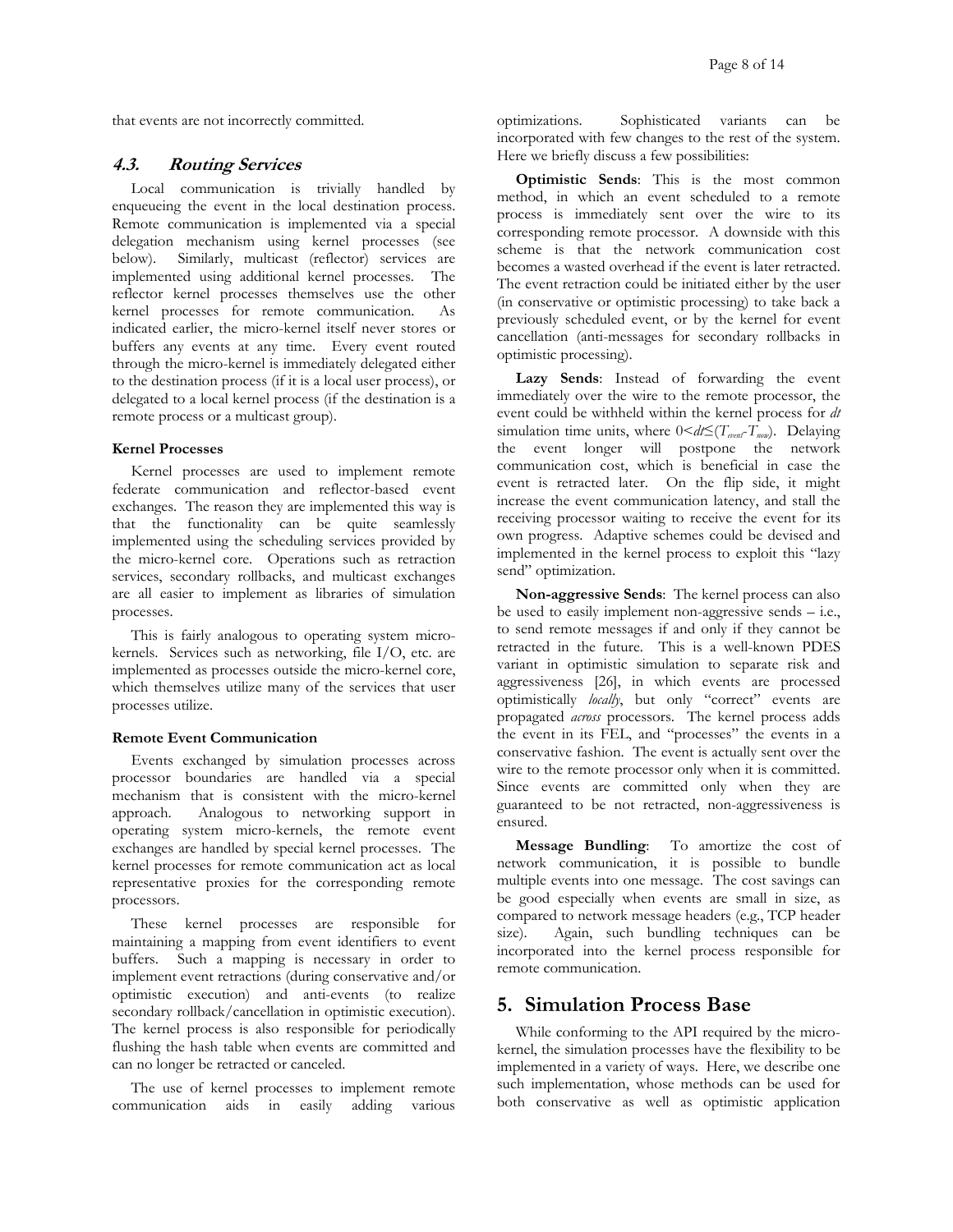processes. Our implementation encompasses both types of processes.

## **5.1. Base Execution Framework**

The simulation process interface has three tiers. Tier I consists of methods invoked by the micro-kernel on simulation processes on various occasions, as described in preceding sections. Tier II consists of implementation-specific methods provided by the simulation process to its subclasses, for a variety of synchronization modes, including conservative and optimistic execution. Tier III consists of some convenience methods, such as for initialization and termination.

| Tier I   | enqueue()<br>dequeue()          | advance()<br>advance opt()     | ects()<br>epts()<br>eets()   |
|----------|---------------------------------|--------------------------------|------------------------------|
| Tier II  | dispatch()<br>undispatch()      | undo event()<br>commit event() | save state()<br>free state() |
| Tier III | init()<br>execute()<br>wrapup() | set timer()<br>timedout()      | retract()                    |

**Figure 5: A subset of methods of µsik simulation processes. Tier I methods define the interface that the micro-kernel expects from all simulation processes. Tier II methods define the services provided by the base implementation of a simulation process to its subclasses. Tier III are convenience services provided for models.** 

All events belonging to a simulation process are maintained in two data structures encapsulated within that process: FEL and PEL, as shown in [Figure 6.](#page-8-0)  Unprocessed events (previously processed events that are later rolled back, or new incoming events that are not processed yet) are stored in the FEL, which is a *minheap* ordered by events' receive timestamps. Processed events are stored in PEL, which is a doubly-linked list stored in increasing timestamp order from head to tail. Newly processed events are appended to PEL tail. The PEL is rolled back to the point of timestamp fault before a new unprocessed event from FEL is processed.

#### **Lookahead**

Lookahead can be specified on a per-destination basis: add\_dest() method can be used to specify a destination process ID and associated lookahead. A generic lookahead can be given by specifying a wildcard process ID. If a simulation process never adds any processes in its destination list, it is assumed to specify zero lookahead to every other process.

#### **State Saving**

State saving is supported in the base process implementation via calls to two abstract methods: save state() and free state(). The base implementation for an optimistic process can utilize these two hooks, in addition to commit event(), to implement most variants of state saving – e.g., copy, incremental and periodic.



<span id="page-8-0"></span>**Figure 6: Internal state of the base simulation process implementation. FEL is implemented as a min-heap priority queue, and PEL is implemented as a linear linked list of events ordered by their timestamp. LVT is the timestamp of the most recently processed (or being processed) event that has not been rolled back.** 

#### **Reverse Computation**

Similar to state saving, the base process implementation provides hooks to add reverse event handlers that are automatically invoked if/as needed for rollback. The application provides reverse event handlers by overloading the **undo** event() method.

#### **Aggregate Event Processing**

We are currently in the process of incorporating support in our base implementation for both the variants of aggregate event processing, as described in Section [3.6.](#page-5-0) This is essentially achieved by overloading the advance() or advance\_opt() methods to process multiple events at a time.

#### **Process Migration and Load Balancing**

Process migration is realizable as time-synchronized deletion of a process at source processor and addition of a new process at the destination processor. Since the deletion is time-synchronized, the process is guaranteed to have received all events up to the time of deletion. The new process at the destination processor can be appropriately initialized with the same set of events as with the deleted process at the source processor.

# **5.2. Event Retraction**

In order to implement event retraction in a distributed memory setting, it is necessary to map event pointers to memory-independent identifiers, and vice versa. In each kernel process for remote communication (see Section [4.3\)](#page-7-1), a mapping between event pointers and event identifiers is maintained in a hash table to quickly locate the event to retract across distributed memory/address-spaces. Event identifiers are assigned by the kernel processes just before events are sent out on the wire. These event identifiers are specified in retraction requests if/when the events are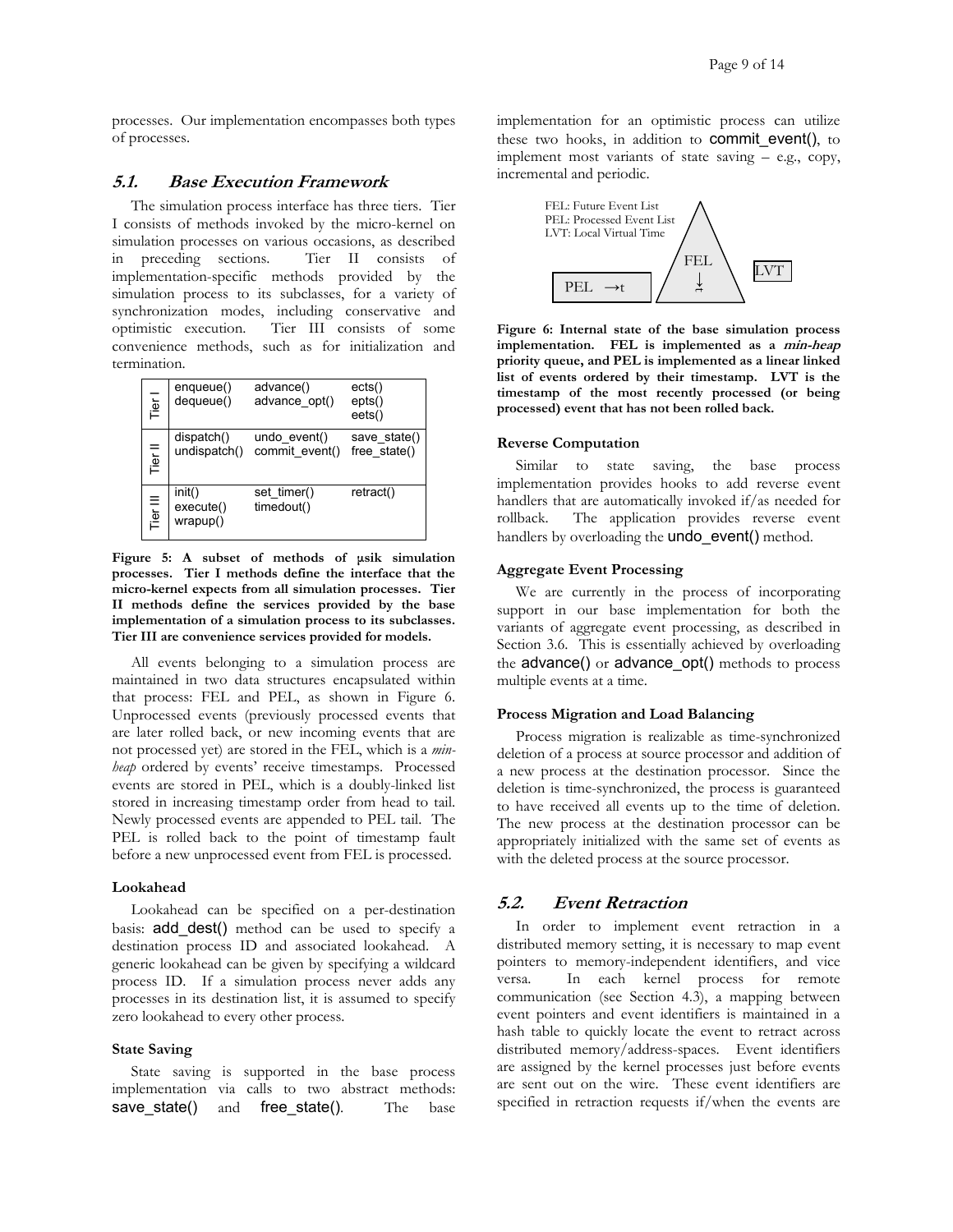retracted later. Since the mapping table can grow unboundedly over the length of simulation, memory is recycled by flushing obsolete mapping entries when events are committed by the kernel processes.

## **5.3. Event Reflectors**

Multicast (indirect) communication among simulation processes is enabled by the concept of "reflectors". A reflector embodies the state required to maintain the list of currently subscribed processes. Reflectors are implemented as kernel processes, one process per reflector. When an event is sent (posted) to a reflector, the corresponding reflector process takes care of forwarding the event to all processes that are subscribed to that reflector. Subscriptions, un-subscriptions, publications and reflections are all time synchronized. For example, if a process at time  $T_p$  posts an event with timestamp Te timestamp, and another process subscribes to the reflector at time  $T_s$ ,  $T_p \leq T_s \leq T_e$ , the reflector ensures that the newly joined process receives a copy of the event (since that process is present in the list of subscribed processes by the event's timestamp).

The framework is capable of accommodating both conservative as well as optimistic operations on reflectors. In the interest of space and time, the details of an actual implementation are deferred to a later report. A comprehensive coverage of timesynchronized multicast implementations is presented in [27]. We believe that all the techniques described in that work can be easily implemented in our micro-kernel framework using reflector kernel processes.

#### **5.4. Kernel Events**

Certain base functionality, such as process initialization and timer services are best provided as convenience functions as part of the base class for simulation processes. Implementation of these services requires the use of time-stamped events, but those events are best kept inside the system implementation. Kernel events are used for implementing such internal functionality. Kernel events are just like regular events, and are in fact instantiated as subclasses of the base event type. However, they are not exposed to the application/model and as such are treated as part of the simulator system services.

## **5.5. Optimized Queues and Lists**

For a high-performance implementation, it is important to design the data structures carefully to minimize all runtime overheads. Traditionally, to incur minimal overheads, the norm has been to avoid encapsulated data types, and instead manipulate elements explicitly via pointers. For example, GTW[7] and ROSS[16] both use pointers and macros extensively to manipulate various data structures, such as free statevectors, lists of processed events, etc. While such implementations help keep the runtime costs very low, they however result in source code that is extremely hard to study, understand, debug, test, enhance and maintain.

One solution to avoid the pitfalls of low-level pointers-based implementation is to use standard template libraries. The templates help capture errors at compile-time, as well as encapsulate operations on complex data structures. However, the use of templates comes at a runtime cost. The internal implementation of standard templates uses dynamic memory allocation/de-allocation, which adds to runtime cost. The challenge is to retain the advantages of encapsulation and compiler-assisted type checking (as with templates), but at the same time minimize runtime overheads.

In order to avoid and eliminate overheads associated with dynamic memory allocation/de-allocation in handling priority queue and list data structures, we define our own heap and list data types. Our definitions are different from other library templates in that our definitions permit the same object to be linked into multiple instances of the same container type, without the need to allocate container headers to hold the elements. Standard template libraries are difficult to use or inefficient when the same element needs to belong to multiple instances of the same type of container.

For example, in our micro-kernel, we need to link each simulation process into three different priority queues *simultaneously*. This is to order the processes along their three basic timestamps: ECTS, EPTS and EETS. Thus, the key used for ordering in each queue is different. Moreover, the keys are overloaded member methods, rather than member variables, of the simulation base class. However, the container data type is exactly the same: a priority queue (implemented as an in-place *min-heap*).

With our approach, we are able to employ the same priority queue implementation for ordering processes by their ECTS/EPTS/EETS timestamps, as well as for ordering events within a process by the events' receive timestamps.

# <span id="page-9-0"></span>**6. Performance Study**

Our implementation currently runs in parallel on a network of shared-memory multiprocessors, and is portable across homogeneous configurations of Windows, Mac and Unix/Linux platforms. As of this writing, it has been tested on Intel Pentium and Itanium architectures.

We present preliminary performance data of µsik next, using a standard PDES benchmark known as Phold[28]. In our Phold implementation, *NLP* simulation processes are evenly mapped to all available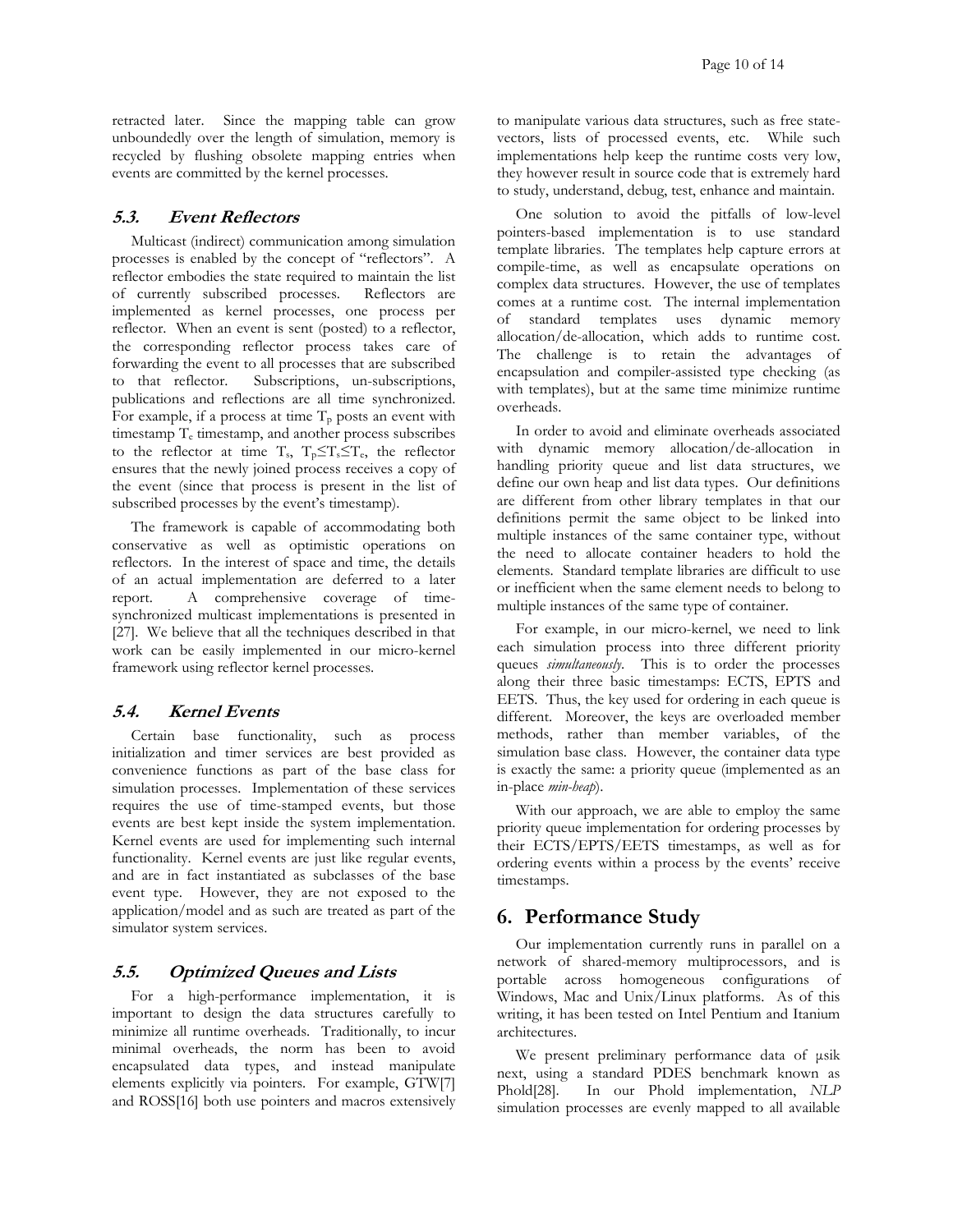processors. A fixed population of events, *NLP\*R*, is generated at initialization, with random destinations (*R*, an integer, is the ratio of number of events to number of processes). When a process receives an event, it schedules a new event into the future to another random destination (possibly to itself) with a minimum time increment called lookahead. With probability *L*, the destination is on the same processor as the source. We use a fixed increment equal to a lookahead of value 1.0, and use a uniform random number generator to randomly determine event destinations.

The Phold benchmark is a fine-grained application, with very little computation performed per event. As a result, it represents a worst-case scenario that can reveal runtime overheads of the simulation engine.

We report our performance numbers on two clusters: (1) the Sith cluster, which is a cluster of Itanium systems, each system containing two Itanium II 900MHz processors and 8GB memory (2) the Jedi cluster, which is a cluster of Intel SMPs, each system with 8-CPUs of Intel Xeon processors and 4GB memory.

#### **6.1. Sequential Performance**

Sequential execution of the Phold application can help reveal the overheads associated with process scheduling as well as event exchanges. Figure 7 [\(](#page-10-0)for the Sith cluster) and [Figure](#page-10-1) 8 (for the Jedi cluster) show the average time taken to process an event in Phold, for increasing number of simulation processes and events. The time per event includes both send/receive costs, as well as process scheduling costs.

The process scheduling costs are accentuated when the event population is low. For example, when *R*=1, on average, each simulation process has a single event, and holds a high probability that its next send is not to self. This forces the update of time queues for the scheduled process as well as the destination process for the newly scheduled event. When *R*=10, it is ten times more likely that the newly scheduled event by a simulation process could be sent to itself.

Note that the simulation processes are plotted in logarithmic scale along the *x*-axis. The data demonstrates that our micro-kernel implementation scales excellently with the number of simulation processes, without drastic overheads for the maintenance of ECTS, EPTS and EETS values.

In the largest sequential configuration, we are able to simulate an event population of 10 million events and 100,000 simulation processes.

<span id="page-10-0"></span>

**Figure 7: Sequential performance of µsik on Phold, demonstrating scalability of implementation up to million events and hundred thousand simulation processes, all active at the same moment on one processor (on the Sith cluster).** 

The performance for low event population, however, appears to be less than perfect. While such a low event configuration is not common in real applications, we are investigating ways to minimize the overhead in such situations as well.

<span id="page-10-1"></span>

**Figure 8: Sequential performance of µsik on Phold, demonstrating scalability of implementation up to 10 million events and hundred thousand simulation processes, all active at the same moment on one processor (on the Jedi cluster).** 

#### **6.2. Time Synchronization Cost**

In small parallel executions, the cost of time synchronization across processors is low, and is shown to scale with the number of processors. [Figure 10](#page-11-0)shows the average processing time per event while the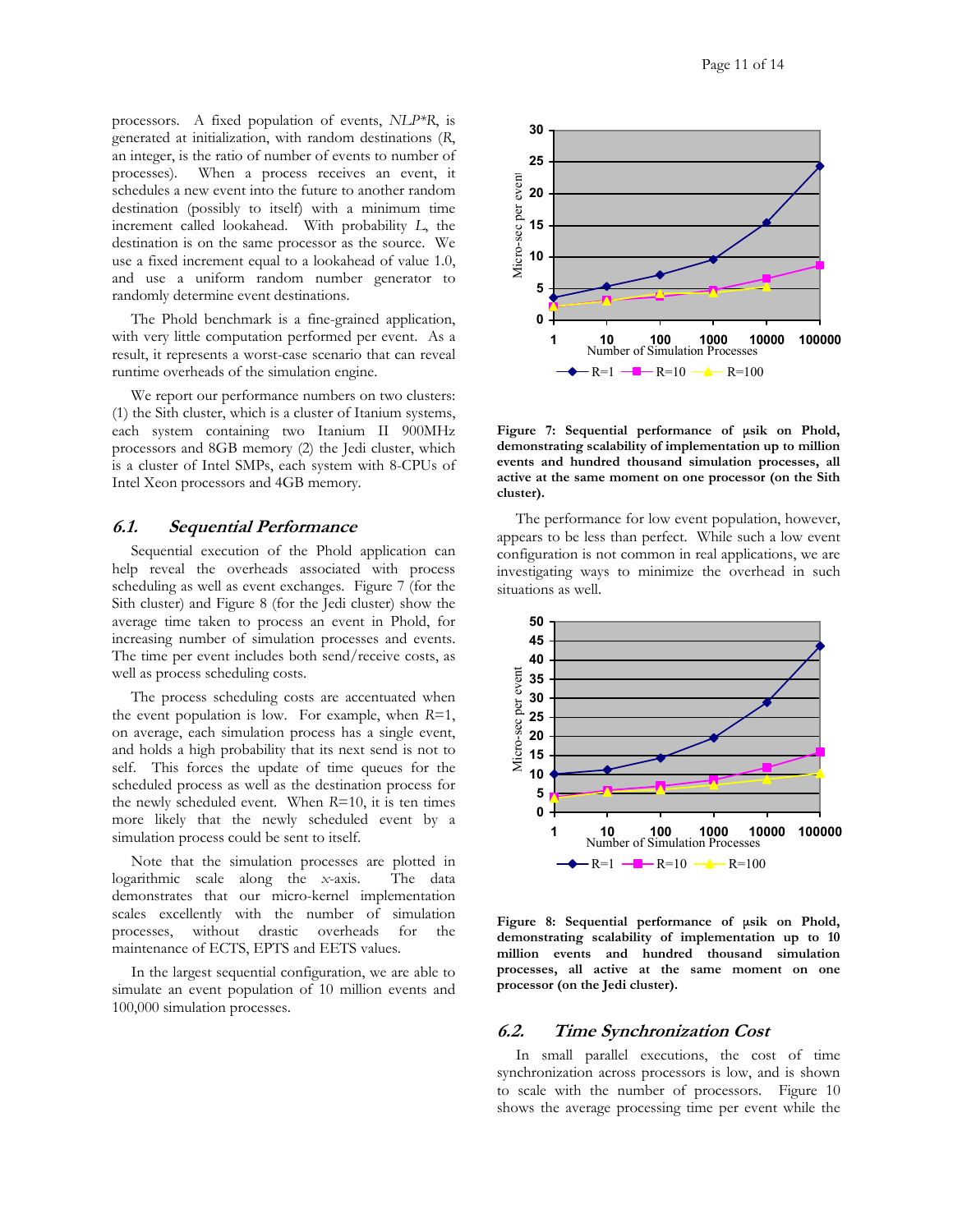number of processors is varied. This experiment is  $6.3.$  **Optimistic Simulation Performance** intended to measure time synchronizing cost in isolation from remote event exchange costs. This is achieved with *L*=100% by choosing random destinations only from among local processes (i.e., no event goes across processors). The entire distributed execution, however, is still time managed – LBTS computations are performed, and time advances of simulation processes are permitted only upon LBTS advances.



**Figure 9: Conservative parallel performance of µsik on Phold with localized communication (on the Sith cluster).** 

<span id="page-11-0"></span>

#### **Figure 10: Conservative parallel performance of µsik on Phold with localized communication (on the Jedi cluster).**

By relating this data to the sequential performance shown in [Figure](#page-10-1) 8, it is clear that the time synchronization overhead is low up to 56 processors. The performance seems to weaken at 64 processors. We are investigating the reasons behind this degradation at larger number of processors.

In the optimistic configuration, each of the Phold processes executes its events optimistically ahead in time. Rest of the application is unmodified. In fact, the only change between the conservative and optimistic executions is the invocation to set the optimistic execution flag in the simulation process.

<span id="page-11-1"></span>

**Figure 11: Optimistic parallel performance of µsik on Phold (on the Jedi cluster). NLP=1000, R=10.** 

[Figure](#page-11-1) 11 shows the performance of optimistic parallel execution on an example configuration of Phold. This execution is intended to demonstrate the capability as a working proof-of-concept of our prototype. Further work is needed to reduce overheads in larger parallel executions, especially by incorporating flowcontrol mechanisms that can adaptively throttle overoptimistic execution.

## **6.4. Mixed Simulation Performance**

A simple change of the configuration yields an example in which every alternate process in Phold is conservative, and every other process is optimistic. This configuration is once again intended to serve as proofof-concept demonstration of the micro-kernel approach that can accommodate both types of processes. [Figure](#page-12-1)  12 shows the performance of such a mixed configuration executing in parallel on up to 64 processors.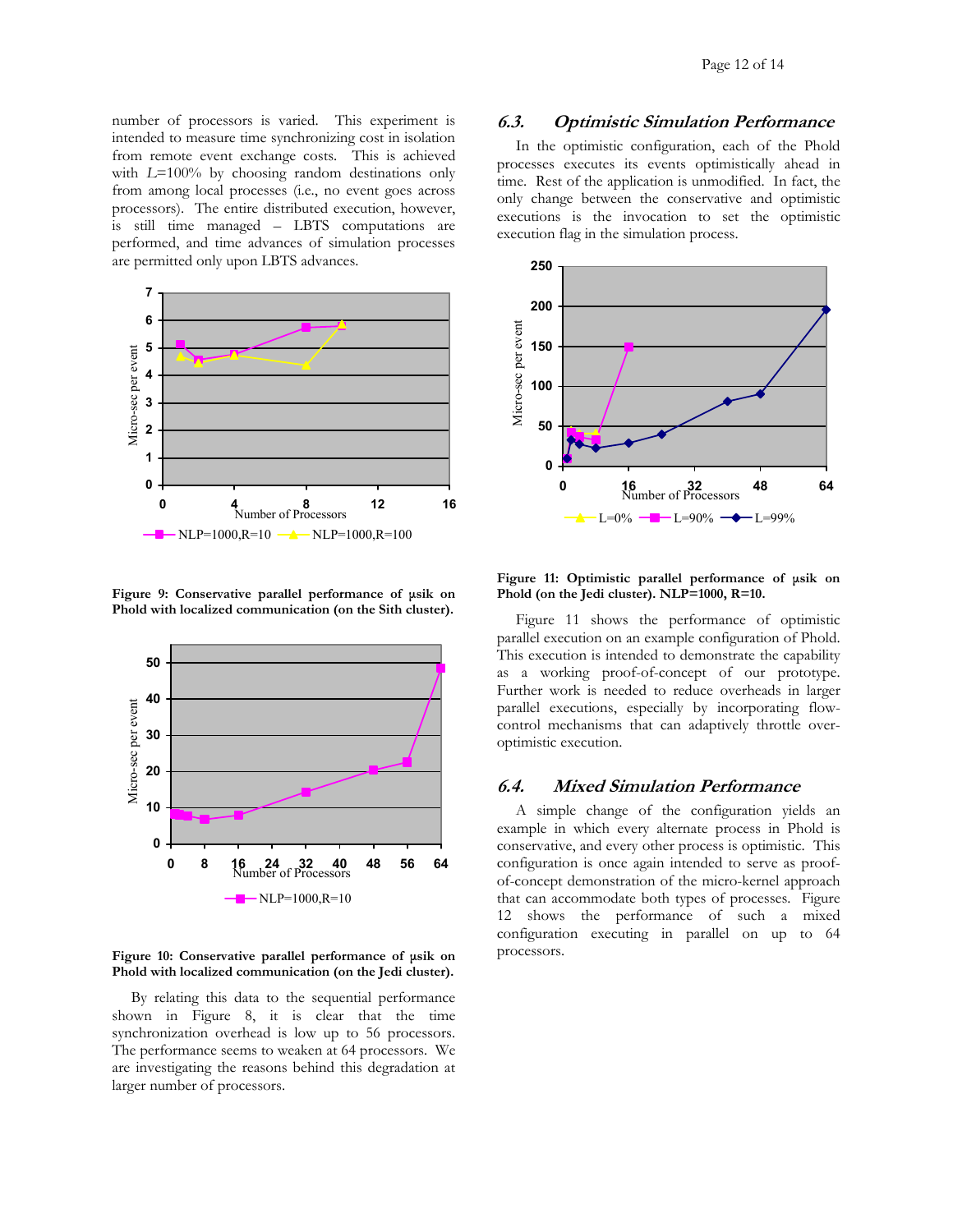<span id="page-12-1"></span>

**Figure 12: Mixture of optimistic and conservative processes parallel performance of µsik on Phold (on the Jedi cluster). NLP=1000, R=10.**

#### **6.5. Memory Usage**

[Figure](#page-12-2) 13 demonstrates that memory is recycled efficiently on large configurations. Events are committed (and hence freed) as fast as possible, in a scalable fashion.

<span id="page-12-2"></span>

#### **Figure 13: Memory usage of µsik in sequential execution of Phold (on the Jedi cluster).**

Memory usage in bytes on the *y*-axis is computed as:  $(M_{RP}M)$ /(R\*P+P). Here,  $M_{RP}$  is the memory usage for a Phold execution of *P* simulation processes and *R\*P* event population.  $M_t$  is the memory usage of 1 process and 1 event. This essentially computes the average combined memory occupied by all processes and events. For example, when  $R=1$ , processes and events are equally weighted in the average. When *R*=100, event memory usage dominates, showing that each event on

the average consumes 165 bytes, which is roughly twice the size of each base event. Each base event is 84 bytes long, and each base process is 168 bytes long. Memory for each event consists of the base event plus application data for each event, rounded to the next nearest multiple of 64.

The data shows that  $\mu$ sik's usage of memory per event is bounded in proportion to the actual number of events, and scales with the both number of events as well as the number of simulation processes.

## <span id="page-12-0"></span>**7. Status and Future Work**

µsik is a general-purpose parallel/distributed simulation kernel built upon a micro-kernel architecture consisting of autonomous simulation processes. Simulation processes are autonomous in the sense that they hold and manage their own events, and can be optimistic or conservative in their event processing, or adopt other techniques such as aggregate event processing. The micro-kernel overhead is kept very low by design, and runtime and memory are scalable with both the number of events as well as the number of logical simulation processes. µsik also uses the concept of kernel processes, which serve to push kernelfunctionality to outside the micro-kernel, as simulation processes themselves (e.g., for inter-processor event exchanges and retractions).

The current implementation is portable across UNIX/Linux and Windows platforms. The microkernel source-code is compact, comprising less than  $3000$  lines of  $C^{++}$  code. The implementation is built on top of a thin software layer called libSynk[21] which provides efficient communication and virtual time synchronization across processors in shared and/or distributed memory platforms.

The usik software release includes the micro-kernel source code, example applications, and a user's manual. The most recent version is available for download from the following URL:

## [http://www.cc.gatech.edu/computing/pads/kalya](http://www.cc.gatech.edu/computing/pads/kalyan/musik.htm) [n/musik.htm.](http://www.cc.gatech.edu/computing/pads/kalyan/musik.htm)

We are currently working on profiling the run-time performance on benchmark applications, in order to identify the most time-critical paths in execution. We envision being able to further reduce runtime overheads for process scheduling, and distributed synchronization on larger number of processors. Optimistic execution also needs further enhancement, such as incorporating flow control and additional system services.

# **Acknowledgements**

This work has been supported by National Science Foundation grant ATM-0326431.